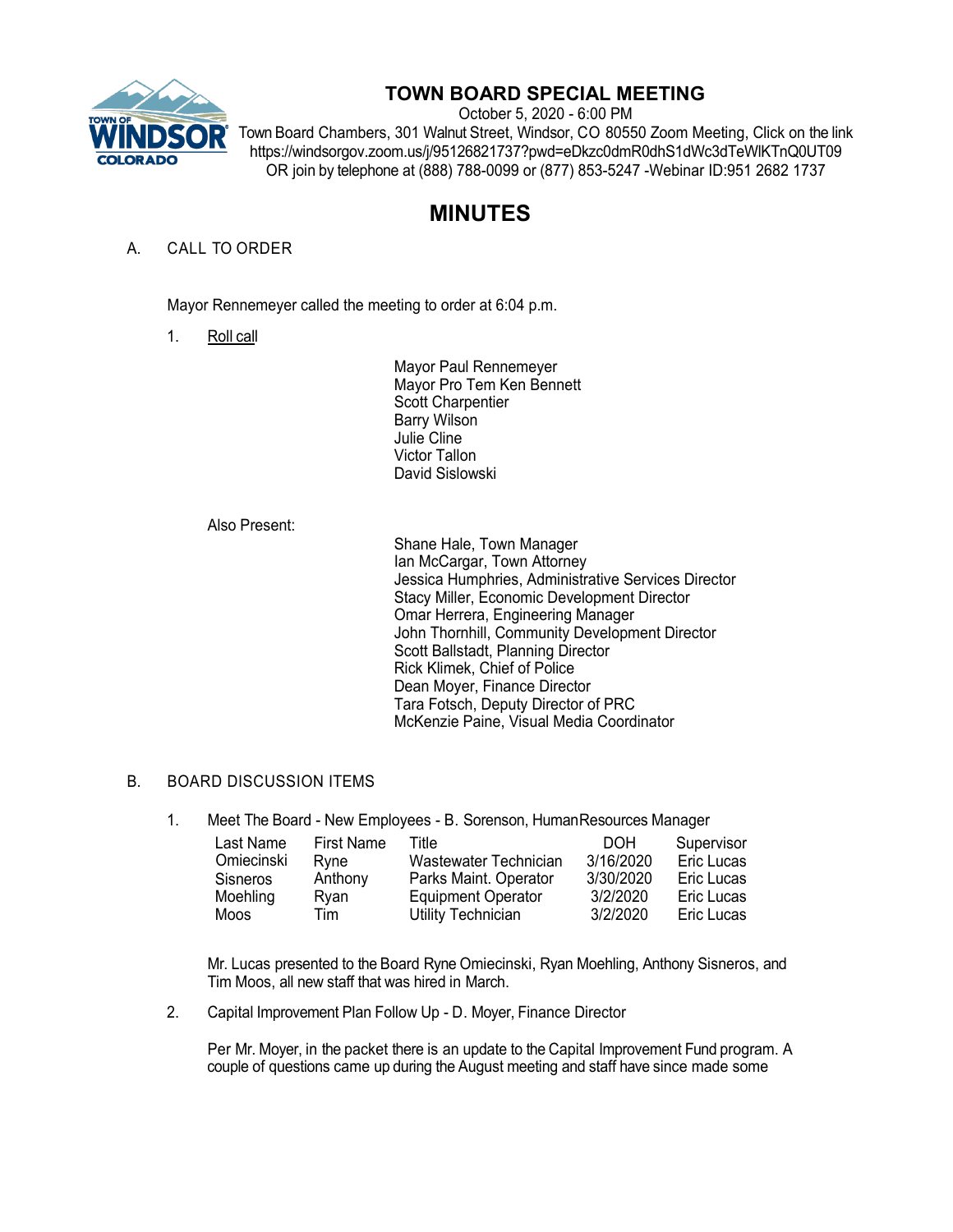changes to the plan presented in August. In this presentation, the changes have been incorporated. In 2017, the Town Board at the time addressed the question regarding monetary excess coming in from development and sales tax and how much the Town should be keeping in reserves for years to come; from that discussion, policies were created and adopted. Each of the funds have what the ending fund balance should be in order to stay in compliance with the policy adopted. The Capital Improvement Fund was short \$660,485 below the required minimum balance. Please note the change here that is different from the version in the packet, the number in the packet shows to be down \$735,485; what has happened since then was staff's ability to save \$75,000 in 2020 expenditures. Mr. Hale stated that the \$660,000 represents what the Board requested that staff bring back in the transportation reserve so that was put in. There was also fifty-percent of the 7th Street Pedestrian Bridge added in, as well as the Tanko lighting project. After those items were brought in – that is where the \$660,000 comes from. Mr. Moyer stated that staff looked to get that number a little closer in order to stay in compliance by removing the DDA lot improvements that were \$94,000 and the railroad quite zone which was \$408,000.

Mayor Pro Tem Bennett asked regarding the DDA lot improvements, if the DDA is aware of the possibility of the project being pulled.Mr. Hale responded that the suggestion for the project came from Public Works and the comments received from some of Town Board was that knowing the DDA wants to do some improvements in the alley and development is ready to be done. Is it wasting \$100,000 to do the improvements now versus waiting on the investment. Mayor Pro Tem Bennett stated that he just wanted to make sure that any partners would be aware if they were counting on a project that we are communicating.

Per Mr. Hale, looking at the Park Improvement Fund, anything in red was not presented to the Board last time and was not in the last CIP. Staff is suggesting that the 7th Street Bridge project be split fifty-fifty between the Park Improvement Fund and the CIP. The Park Improvement Fund has a reserve balance that could pay for the entirety of the project. Staff is suggesting the split because of upcoming big-ticket parks development in the future. Tanko Lighting had a couple of options that came out of their study. The first option would be that both Poudre Valley REA and Xcel would cost just under \$1.6 million. The second and worse case option since the Town has not begun talking to the utilities is that the cost could change and would cost over \$2.1 million. Under option two, there is an option to do only Xcel which would cost around \$1.5 million. Mr. Hale stated that he believes when the next step is complete that there will be much better data and information provided. Town Board Member Sislowski asked whether we hired Tanko to do a study and wanted to know if they are still under contract now and thus leading the negotiations. Mr. Hale stated that they are not under contract now and have done everything for which we contracted them. What Tanko recommends is the Town re-engage them to do the next step. Town Board Member Charpentier asked if the 7th Street Bridge was the project being presented a few weeks back and whether it was approved. Mr. Hale responded that it was the one presented but has not been approved yet. He further stated that this is just the exercise to get the item in the budget. The next item is the highway bypass reserve; it is a non-project specific set aside that the Board has said to give \$1 million should there be a chance for the Town to improve capacity in Windsor who needs a partner and the Board wants to give itself leeway to do so. Mayor Pro Tem Bennett asked for clarification on the highway bypass reserve whether it was put in a year or two ago and whether it was called a CDOT project, thinking there may be a CDOT project. His understanding is that this has flexibility now and that wherever there is opportunity to improve traffic, this is money that could be utilized. Mr. Hale responded that he believes, as he understands it, that the Board wanted the ability to partner with any other agency when there is a chance to improve traffic in Windsor but it is one-hundred percent discretionary and therefore up to the board to prioritize the transportation projects. Mayor Rennemeyer asked if we are putting it into a separate fund or if it is earmarked for next year and doesn't roll over. Mr. Hale responded that historically, this has just been a budget item that is set aside and has not rolled over, but if the Board would rather this fund build, staff could do that and in next year's budget could bring it in the CIP as a \$2 million set aside.

Mayor Pro Tem Bennett stated that there was a question from another Board Member when talking to Public Works about having money earmarked and not knowing for what type of project it is to be used. However, it is known that this money is for any transportation project that is going to improve truck traffic or transportation patterns in Windsor. When that time comes it is going to cost multi-millions of dollars. If and when there is ever a plan to get something improved, to come up with multi-millions of dollars in one year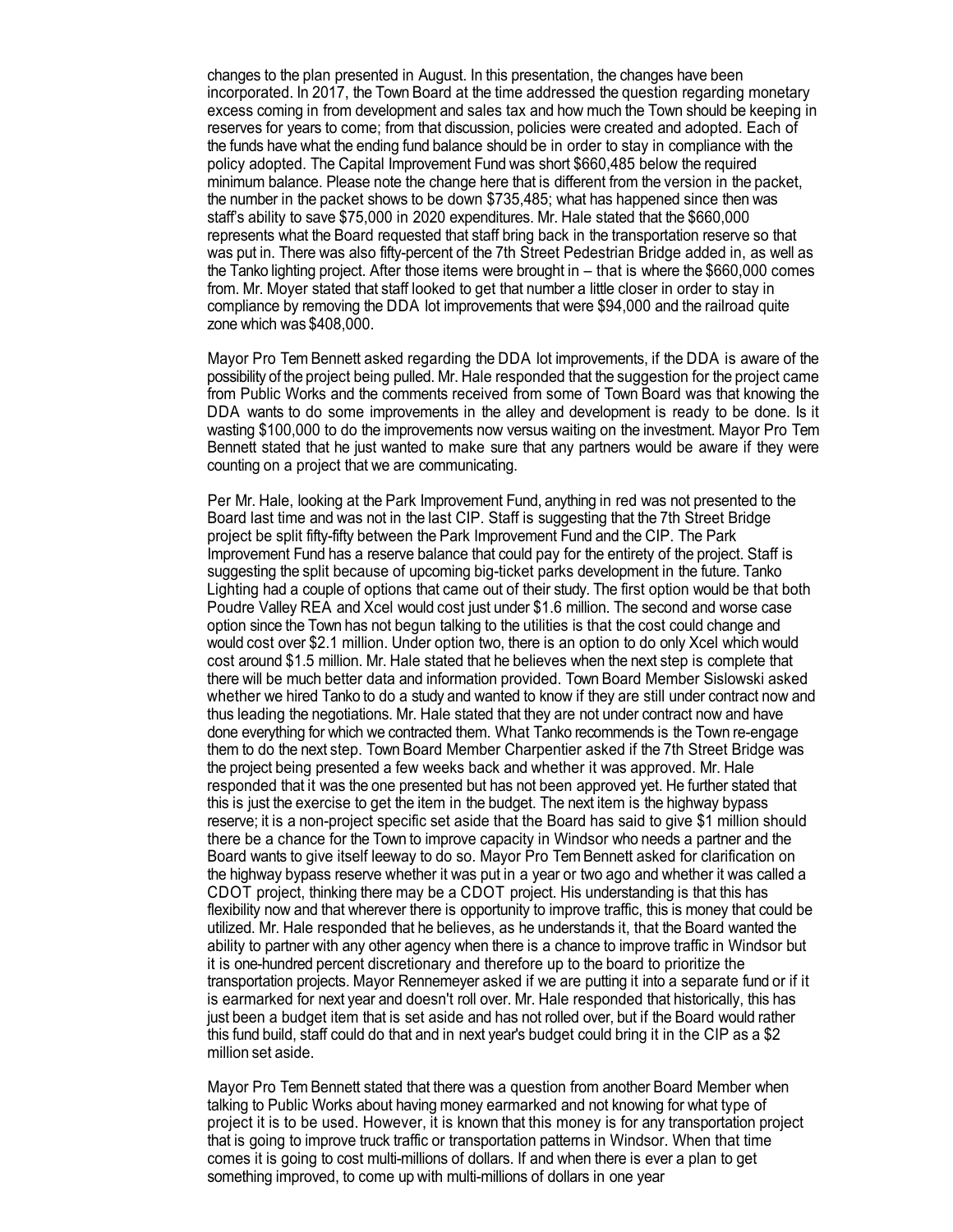would be difficult. Mayor Pro Tem Bennett stated that he was always in favor of a fund that could be built up over time so that when ready, it can be moved on. Mr. Hale stated that he believed it was Town Board Member Cline who had the point that if we don't give it a name, it is easy to sacrifice. Mr. Haled agreed and thinks that is absolutely right and would say that, right now based on this discussion, what would be suggested would be this year without additional cuts, \$1 million is what can be done. Next year when building the CIP, staff can draft in \$2 million dollars and let the Board determine if it looks right or if they want to keep it at \$1 million. Mayor Rennemeyer stated that he is okay with the amount of \$1 million dollars to be put aside, but thinks that it needs to be a fund that is building up over time and asked if it would be difficult to create a fund in which to addmoney. Mr. Hale responded that it wouldn't be difficult to create the fund in which to put this money. Mayor Rennemeyer stated that if the Board is okay with this being a fund that builds up, what will it be called so that it is within finance guidelines to be able to use it for whatever the Board would deem a project that can use it towards. Mr. Hale responded that even if a fund was opened and called something like Project Match Fund, the Board, in two years, can decide at that point to designate and transfer — say there is \$3 million dollars in that fund and there is a project that is important — the money to another account. Titling the fund is not that important as it is not money that has been collected for a certain reason, so it is not restricted that way. Mr. Hale stated that staff should be able to open up a new fund and budget it separately. Mr. Moyer stated that being that it is not specifically called out like the road impact fund or park improvement fund, it is not so much that a whole separate fund would need to be developed and audited. This money is a mix of construction use tax and sales tax; therefore, in order to accomplish what the Board is asking, staff does not need to create a whole new fund that has to be reported on, but can keep track of it within the Capital Improvement Fund and make sure every year it is being added to and spent out of directly. Mr. Moyer stated that to address the point that Mr. Hale brought up, in order to keep the vision alive when everyone is no longer involved, thinks it would be important to say that this is what this Board set that money aside for. Mayor Rennemeyer stated that if another board feels that there is better use for this money than joint road projects, that he is not trying to set it up to where it can't be used for anything else. Mayor Rennemeyer stated that having it as a revolving earmark fund or something to that affect where the Board is able to say we have this money that can be used without fear of it being in violation of the way money can be used, or violation of the budget.

Town Board Member Wilson stated that he agrees with the Mayor in that building up some funds will provide future boards options to make some major improvements to the Town. Mr. Hale stated that to Ms. Cline's point last time, if there is something identified, or there is an actual project that comes up, once this fund is given a name, it will be a lot easier to put money into. Mayor Rennemeyer stated that he was thinking of a project similar to how they stashed money for the Public Works facility. The Board had said for a number of years that money would be set aside as capital improvement money so it was made up of all different sources and was able to pay cash for that project when the time came. Mr. Hale stated that next year when the Board see this fund, it will say \$2 million and if the board identifies a project between now and then, it will say that project's name.

Town Board Member Sislowski asked whether this is an exhausted list of all of the capital improvement projects that are proposed. Mr. Hale responded that it should be. Town Board Member Sislowski stated that on the original, although not able to spot it now, was the Hollister Lake Road intersection improvement project that some Board Members expressed concern over. Mr. Hale stated that it should still be there but is included in street oversizing. Town Board Member Sislowski asked about the alleyway improvements and said that the Board saw a proposal with a pedestrian walkway within the alley, but asked for clarification whether it is included. Mr. Hale responded that it was the DDA improvements that staff is recommending be delayed. Town Board Member Sislowski stated that there are still alleyway improvements, to which Mr. Hale responded that it is the alley between 6th and 7th Street and is a different project. Mr. Hale stated that there are two alleyway projects, one was labeled "DDA" and the other was labeled "Alleyway". The DDA alleyway improvement has not been removed but is highlighted for discussion. Town Board Member Sislowski stated that he is not clear enough about what the project entails. One of the reasons it jumped out at him is that the current negative balance in that particular fund is about the same amount as this project is reflecting. He further stated that he wasn't clear on what the goal was of that project. Mr. Hale responded that it is the last unpaved alley on Main Street; therefore, the goal is to improve the last unpaved alley. Mr. Hale stated that he did receive a complaint from one of the merchants on that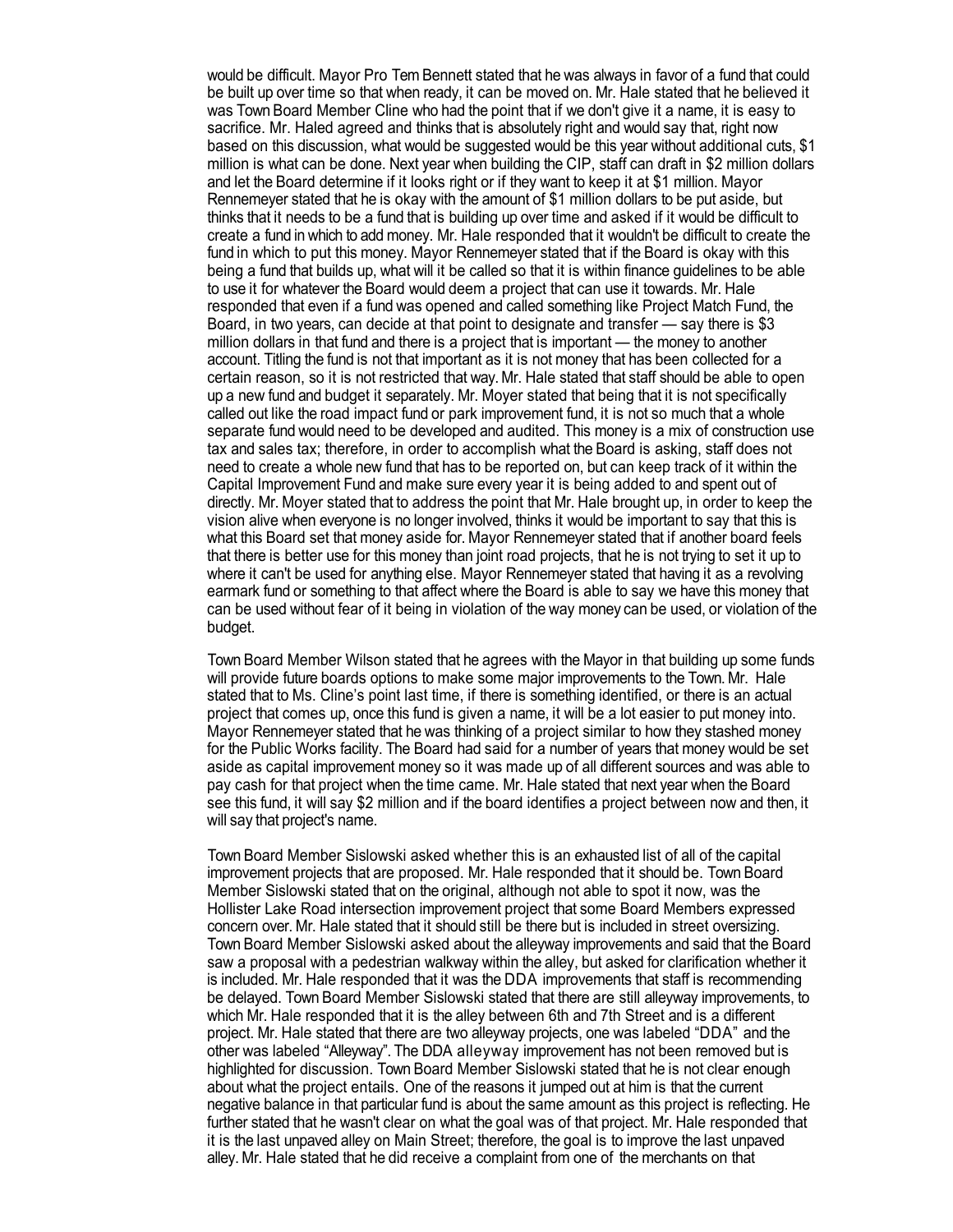alley last year stating that it was the only business with an unpaved alley and asked if the Town would consider it. The complaint was forwarded onto engineering and asked for a cost to be considered at budget time. Town Board Member Sislowski asked whether this would not be redundant if the Board decided to do the pedestrian walkway also. Mr. Hale responded that was correct; the pedestrian walkway was between 4th and 5th Street and this would be the alleyway between 6th and 7th.

Mr. Hale stated that the projects that should be deferred between the DDA lot improvements and the railroad quiet zone are the projects that seemed to have the least amount of traction from the Board and staff suggests that they should be deferred. Staff did include brief descriptions of those projects since it has been a while since the Board had reviewed them. Projects for further discussion include the Town Hall remodel, which was highlighted because it is believed that it will be less than for which it was budgeted. The next project, the Windsor Village playground equipment, is scheduled for replacement and is budgeted at \$300,000. The challenge with the deferral is that we have Windsor West playground equipment replacement scheduled for 2022 for \$300,000. We also have Harmony Ridge new construction at \$1 million and have Highland Meadows at \$100,000 and Founder's Green at \$300,000 in 2023. A lot of these are coming up so the concern that staff would have with deferring these is in 2022, the Board is going to see \$600,000 in playground replacements. If we defer that, the Board will see \$1 million in 2023, so it is suggested to leave it in. Mayor Rennemeyer asked why these items would not be coming out of the park improvement fund. Mr. Hale responded that the Town's policy is that park improvement fund pays for the first playground and thereafter the replacement costs come out of the general fund. The Town collects fees from different homeowners and developers to build that initial playground and thereafter, replacements are paid for with money from both property taxes and sales taxes. The next project is the alleyway improvement project paving the alley north of Main Street between 6th and 7th which is the Town's last unpaved alley and is \$175,000. Mayor Rennemeyer stated that he is not in favor of it because of some of the proposed redevelopment of that area of downtown. Town Board Member Sislowski inquired as to whether the alley would be paved with asphalt. Mr. Hale confirmed that it would be paved with asphalt. Mayor Pro Tem Bennett asked whether there is a problem with the alley not being paved when everything else is; and if so, how big of a problem. Mr. Hale responded that it is hard to quantify that because the business owner who contacted him did point out that they had the only unpaved alley, which is correct. It is there but the Mayor brought up a good point that there is an active DDA with different projects. Mayor Rennemeyer stated that he would propose getting a one-year remediation given the current conversations that the DDA. Mayor Rennemeyer asked the Board if there was any objection to removing it from the CIP to which there was none. Mr. Hale stated that the last project is the cemetery improvement project which included the landscaping around the cemetery; it is project that was removed this year due to COVID budget concerns. Mayor Rennemeyer stated that he was in favor of leaving it in the CIP. Mayor Pro Tem Bennett asked whether it would complete a long-term project. He stated it would be nice to have it done.

Per Mr. Hale, with the alleyway project deferred for a year, we would be within the Capital Fund balance at that point. Additionally, believing that the Town Hall remodel will come in under the budget would create a little more room. Town Board Member Sislowski stated that the security and improvements to Town Hall are a priority; the way that anyone can just walk in the back door is unsafe for employees. Further, he inquired regarding the potential to time these projects as well, even though everything is on a green light. That way if something happens and a cost goes higher, the Board could decide to delay a project until clarification is received on the cost of the Town Hall remodel. Mr. Hale responded that all of these projects are contingent on money being available; with the Town Hall, he doesn't anticipate it going over the budgeted amount, but rather anticipates it coming in under budget. If other projects start coming in over budget, at that point it would be recommended that the Board delay some projects another year. Mr. Hale stated that in the Water Fund, there is a possible water and farm purchase; right now, the number represents half of the purchase price due to paying for half of it this year and the other half next year. There are still ongoing discussions about this purchase being had and there will be the chance for staff to update the Board on this purchase at a later date. Mayor Rennemeyer asked whether some of purchase prices come out of this year's budget and if so, how does it work with the funds and the fact that the didn't know about the project months ago. Mr. Hale responded that every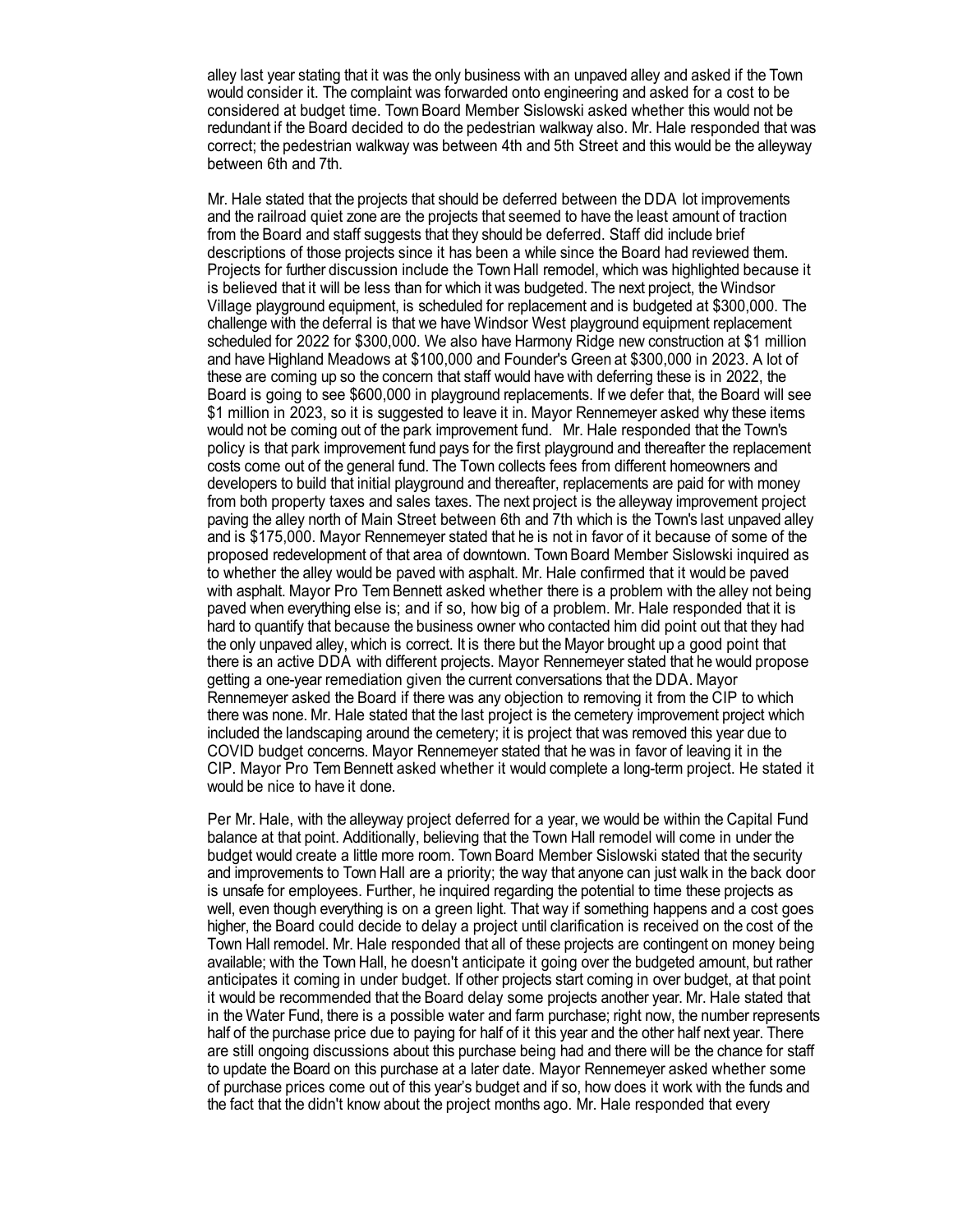year, the Town staff brings back a supplemental budget so if there is something the Board approves that wasn't budgeted, the Board has to adopt a supplemental budget which would be done going forward if this is approved. Town Board Member Sislowski asked when referring to the first page of the budget with the starting fund balance expenses and ending fund balance expenses, whether that difference reflects half of this purchase. Mr. Moyer responded that it does reflect half of the purchase price being taken out.

Town Board Member Sislowski stated that he remembers talking about the 7th Street Bridge project and thinks that generally there was a supportive atmosphere among the Board. Additionally, he believes at the time, it was a go ahead and now it is in the budget. Mr. Hale stated that the full amount is in the budget. Town Board Member Sislowski stated that he would like to see a little bit more information as to how it will tie into all of the trails heading to the west before he gives his final approval. He also wants to make sure that approving the CIP will not mean giving the final approval on the bridge. Mr. Hale stated that it will still need to come back to the Board in an IGA between both metro districts and the Town; that would be the final approval from the Board. Having it in the CIP still does not make it final. Mr. Lucas stated that you can actually see the connection when looking at the trails master plan on the Town website.

3. Future Meetings Agenda

Per Mr. Hale, staff continues to fill it in through the rest of the year. Staff is going to try and squeeze in as much business as possible.

#### C. EXECUTIVE SESSION

1. An Executive Session Pursuant to C.R.S. §24-6-402 (4)(e)(I) for the Purpose of Determining Positions Relative to Matters that may be Subject to Negotiations; Developing Strategy for Negotiations; and Instructing Negotiators with Respect to Shared Use of Sports Facilities (S. Hale, Town Manager; E. Lucas, Public Services Director; T. Fotsch, Deputy Director of PRC)

**Mayor Pro Tem Bennett moved to enter into an Executive Session pursuant to C.R.S. §24-6-402(4)(e)(I)forthe purpose ofdeterminingpositions relativeto mattersthatmay be subject to negotiations; developing strategy for negotiations; and instructing negotiatorswith respectto shareduse of sports facilities.,TownBoard MemberWilson secondedthemotion.RollCallonthevoteresultedasfollows;Yeas-Bennett, Charpentier,Cline,Rennemeyer,Sislowski,Tallon,Wilson;MotionPassed.**

Upon a motion duly made, the Town Board entered into an Executive Session at 6:24 p.m.

Upon a motion duly made, the Town Board returned to the Special Meeting at 8:37 p.m.

The Executive Session was closed and the Town Board returned to the Special Meeting.

Upon returning to the Regular Meeting, Mayor Rennemeyer advised that if any participants in the Executive Session believed the session contained any substantial discussion of any matters not included in the motion to convene the Executive Session, or believed any improper action occurred during the Session in violation of the Open Meetings Law; such concerns should now be stated. Hearing none, the Special Meeting resumed at 8:38 p.m.

#### **Motion Passed.**

#### D. BOARD ACTION

1. Resolution No. 2020-74 - A Resolution Approving the Second Amended and Restated Agreement for Cooperative Development and Use of Diamond Valley Property

As a result of instructions given during a recent executive session, I have negotiated revisions to the *FirstAmendedandRestatedAgreementforCooperativeDevelopmentandUseof DiamondValleyProperty.*Theattached*SecondAmendedAgreementforCooperative Development and Use of Diamond Valley Property contains the following key amendments*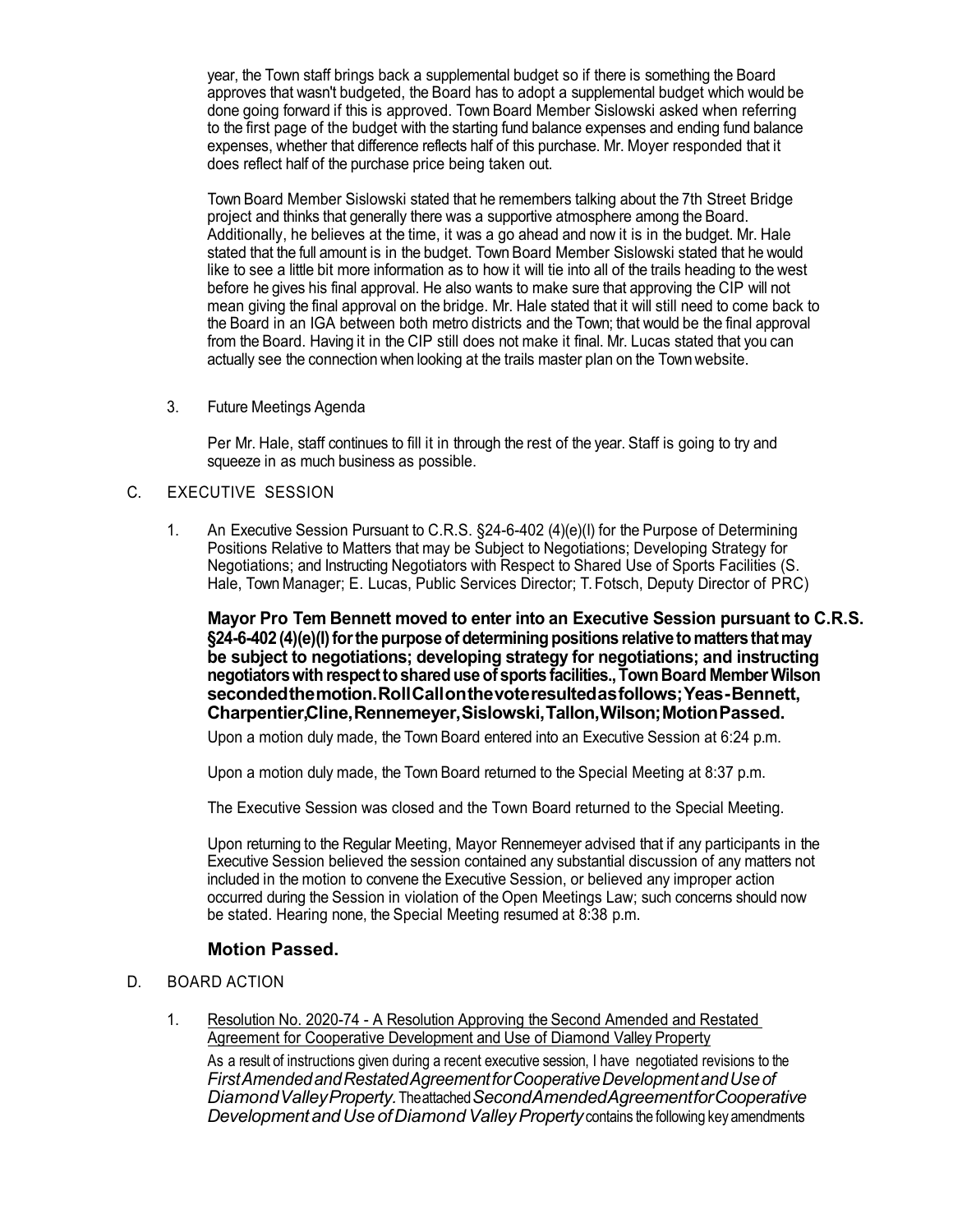while restating all other agreements to date:

Recital J refers to confidential financial information provided to us recently by the ownership group.

Section II.A has been revised to state that the Town's forfeiture rights in the property will be extinguished upon completion of the second phase of athletic fields scheduled for completion on or before March 1, 2022.

Section II.C has been modified to reinforce the intention to finalize a water lease for irrigation of the sports fields. This lease is in the final stages of legal review.

Sections II. D and E have been deleted, as they dealt with items that have already been addressed (brush pile, crushed asphalt).

Section II.G allows the ownership group to modify the Facilities Plan, but not in a way that materially limits the Town's fiscal obligations or rights of use.

Section III.A has been modified to allow for-profit sports-anchored schools academies as a permitted use, but prohibiting tax-exempt schools. This change accommodates plans for a sports academy that is for-profit (taxable).

Section III.C and D allow for location of a regional storm drainage facility easement in a location approved by both parties. This change accommodates site development without sacrificing the Town's storm drainage objectives.

Section IV. B.2 & 3 allow for extinguishment of the Town's deed-based reversionary rights in the 6-acre-+ parcel being site planned for the Sports Bubble. The Town's quit claim deed giving up these rights to the Bubble Site will not be recorded until the ownership group closes its financing. The ownership group will present a surety bond for \$150,000 to provide security that the Phase 1 Bubble construction will be finalized by December 31, 2022. This form of security is common, and will encourage the ownership group to finish Phase 1 Bubble construction on time.

The remainder of the agreement is largely unchanged from the 2019 First Amended Agreement.

Per Mr. McCargar, the item before the Board is a second amendment to an agreement to transfer ownership of the Diamond Valley property to a private investor to build baseball fields and turn it into a sports destination. The terms of the agreement were negotiated with a prior development group; there is now a new owner, Future Legends LLC. Staff is recommending approval of the amendment and authorize the Mayor to execute the agreement. **TownBoardMemberSislowskimovedtoapproveResolutionNo.2020-74,Town Board MemberTallonsecondedthemotion. Roll Callonthe vote resultedas follows; Yeas - Bennett, Charpentier, Cline, Rennemeyer, Sislowski, Tallon, Wilson; Motion Passed.**

2. Resolution No. 2020-75 - A Resolution in Support of Town of Windsor Referred Ballot Measure 3A Appearing on the November 3, 2020 General Election Ballot in Larimer and Weld Counties

Per Mr. Hale, staff is bringing before the Board a resolution of support for the lodging tax question that will be on the ballot for the November 3rd election. This will be for a three percent excise tax on hotel short-term lodging. The money will be used exclusively for local business promotion, destination tourism, conventions, planning and marketing of community events. A marketing committee established made up of private citizens to advise the Board of how the money will best be utilized.